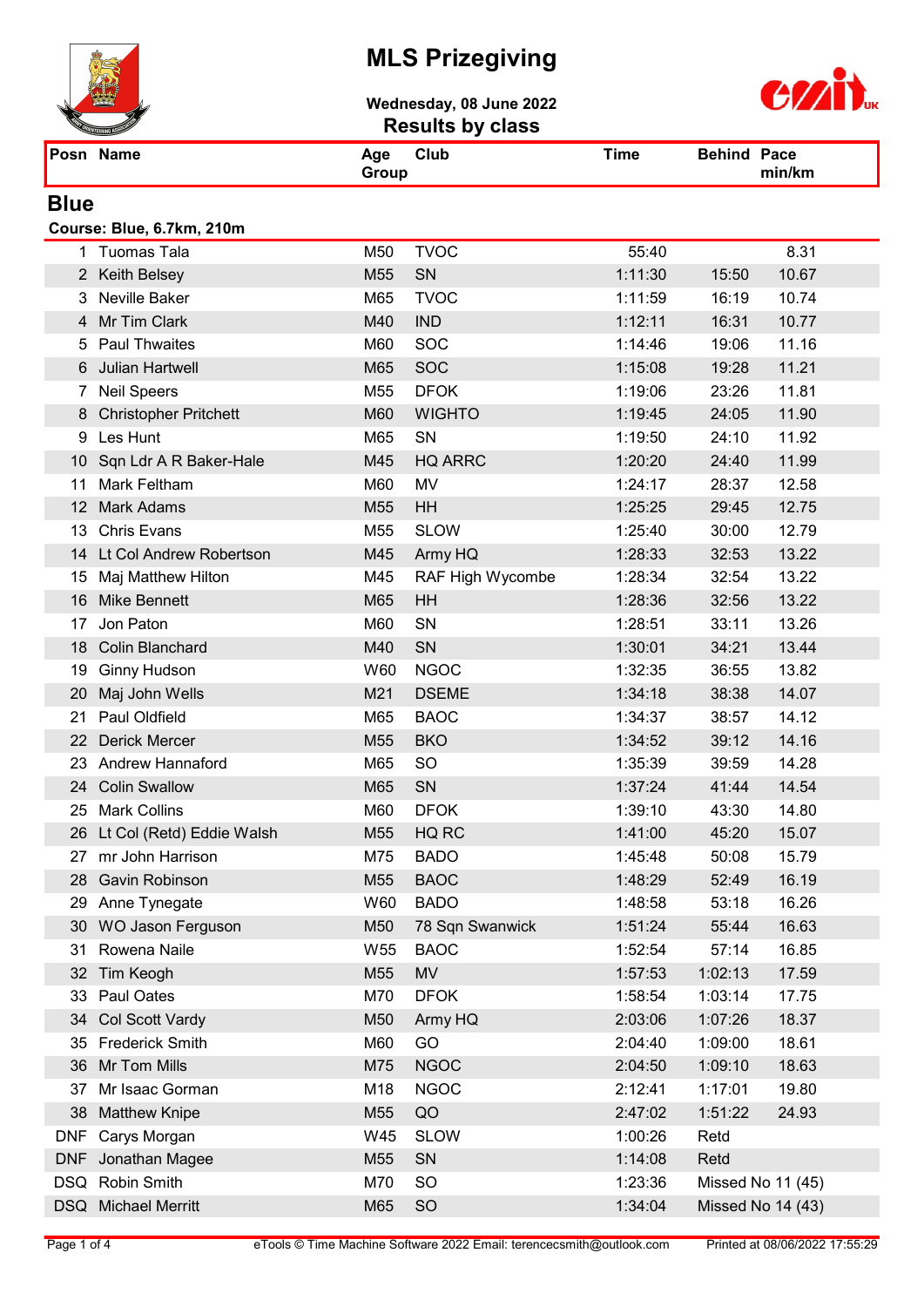

Wednesday, 08 June 2022 Results by class



|              | <b>NITEERING ASSOCIA</b>   |              | Results by Class |             |                    |        |
|--------------|----------------------------|--------------|------------------|-------------|--------------------|--------|
|              | Posn Name                  | Age<br>Group | Club             | <b>Time</b> | <b>Behind Pace</b> | min/km |
| <b>Blue</b>  |                            |              |                  |             |                    |        |
|              | Course: Blue, 6.7km, 210m  |              |                  |             |                    |        |
|              | DSQ Dave Chapman           | M65          | SN               | 1:35:41     | Missed No 16 (59)  |        |
| <b>Green</b> |                            |              |                  |             |                    |        |
|              | Course: Green, 4.6km, 190m |              |                  |             |                    |        |
|              | 1 Alan Rosen               | M65          | HH               | 50:21       |                    | 10.95  |
|              | 2 Steve Jarvis             | M55          | <b>SO</b>        | 51:10       | 0:49               | 11.12  |
|              | 3 WO2 Aaron Gittins        | M35          | 103 Bn REME(V)   | 52:11       | 1:50               | 11.34  |
|              | 4 Lt Col John Kay          | M60          | 101 Engr Regt    | 53:14       | 2:53               | 11.57  |
|              | 5 Julia Jarvis             | W50          | SO               | 54:24       | 4:03               | 11.83  |
|              | 6 Tony Farrow              | M65          | <b>BAOC</b>      | 59:45       | 9:24               | 12.99  |
|              | 7 Andrew Parkinson         | M70          | SO               | 1:00:33     | 10:12              | 13.16  |
|              | Mr Alan Leakey             | M65          | <b>SLOW</b>      | 1:01:08     | 10:47              | 13.29  |
| 9            | David Dorling              | M50          | <b>DFOK</b>      | 1:02:22     | 12:01              | 13.56  |
| 10           | <b>Trish Monks</b>         | W45          | <b>BKO</b>       | 1:03:30     | 13:09              | 13.80  |
| 11           | Joe House                  | M65          | SO               | 1:03:48     | 13:27              | 13.87  |
|              | 12 Trevor Ould             | M55          | <b>WIGHTO</b>    | 1:05:22     | 15:01              | 14.21  |
| 13           | Mr Paul Prudhoe            | M65          | <b>IND</b>       | 1:05:37     | 15:16              | 14.26  |
| 14           | Ian Prosser                | M65          | <b>BAOC</b>      | 1:05:39     | 15:18              | 14.27  |
| 15           | Mrs Christine Jepson       | W60          | <b>SO</b>        | 1:05:42     | 15:21              | 14.28  |
| 16           | <b>Mike Turner</b>         | M70          | <b>SO</b>        | 1:05:45     | 15:24              | 14.29  |
|              | 17 Alan Kersley            | M65          | <b>BADO</b>      | 1:07:13     | 16:52              | 14.61  |
| 18           | <b>Martin Lock</b>         | M70          | GO               | 1:07:20     | 16:59              | 14.64  |
| 19           | John Tzanetis              | M55          | SN               | 1:07:27     | 17:06              | 14.66  |
| 20           | Neil Fraser                | M60          | <b>NWO</b>       | 1:08:04     | 17:43              | 14.80  |
|              | 21 Vincent Joyce           | M65          | <b>SO</b>        | 1:08:06     | 17:45              | 14.80  |
|              | 22 Ayako Luu               | W45          | GO               | 1:08:53     | 18:32              | 14.97  |
|              | 23 Serena Ludford          | W55          | <b>BADO</b>      | 1:09:05     | 18:44              | 15.02  |
| 24           | Marion Payne-Bird          | W60          | GO               | 1:10:16     | 19:55              | 15.28  |
| 25           | Tom Edelsten               | M75          | GO               | 1:10:45     | 20:24              | 15.38  |
| 26           | <b>Peter Bartlett</b>      | M65          | <b>WIGHTO</b>    | 1:13:25     | 23:04              | 15.96  |
| 27           | Charlie Beck               | M60          | SN               | 1:16:08     | 25:47              | 16.55  |
| 28           | Sheralee Bailey            | W50          | <b>DFOK</b>      | 1:16:09     | 25:48              | 16.55  |
| 29           | <b>Philip Gristwood</b>    | M70          | <b>MV</b>        | 1:16:37     | 26:16              | 16.66  |
| 30           | Linda Pakuls               | W65          | <b>WIM</b>       | 1:16:39     | 26:18              | 16.66  |
| 31           | Mark Thompson              | M65          | <b>TVOC</b>      | 1:17:46     | 27:25              | 16.91  |
| 32           | Kim Liggett                | W60          | <b>NGOC</b>      | 1:18:35     | 28:14              | 17.08  |
| 33           | Mr Ian Hudson              | M70          | <b>BKO</b>       | 1:18:55     | 28:34              | 17.16  |
| 34           | Janet Rosen                | W65          | HH               | 1:19:12     | 28:51              | 17.22  |
|              | 35 Allan Darwell           | M70          | <b>BOK</b>       | 1:19:59     | 29:38              | 17.39  |
| 36           | Ms Fiona Clough            | W60          | <b>BKO</b>       | 1:20:53     | 30:32              | 17.58  |
| 37           | Keiko Conway               | W60          | GO               | 1:21:55     | 31:34              | 17.81  |
|              |                            |              |                  |             |                    |        |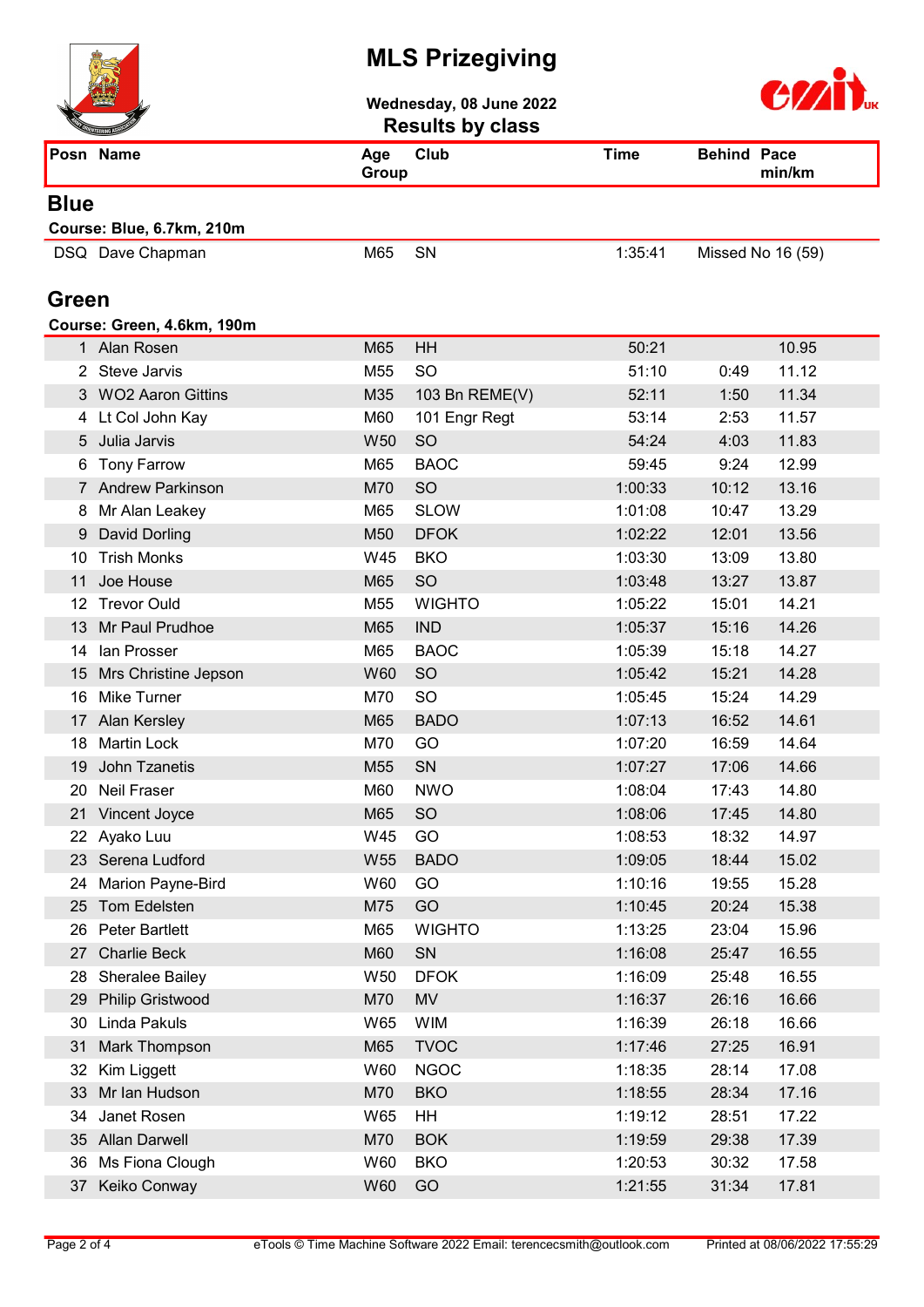

Wednesday, 08 June 2022 Results by class



|            | Posn Name                     | Age<br>Group    | Club           | <b>Time</b> | <b>Behind Pace</b> | min/km            |
|------------|-------------------------------|-----------------|----------------|-------------|--------------------|-------------------|
| Green      |                               |                 |                |             |                    |                   |
|            | Course: Green, 4.6km, 190m    |                 |                |             |                    |                   |
|            | 38 David Lane                 | M70             | SN             | 1:22:29     | 32:08              | 17.93             |
|            | 39 Eliza Hermann              | <b>W60</b>      | HH             | 1:23:19     | 32:58              | 18.11             |
| 40         | <b>Capt Gary Harris-Deans</b> | M <sub>55</sub> | <b>BAOC</b>    | 1:24:02     | 33:41              | 18.27             |
| 41         | <b>Carol Prosser</b>          | W60             | <b>BAOC</b>    | 1:24:45     | 34:24              | 18.42             |
| 42         | <b>Martin Wiles</b>           | M55             | SN             | 1:25:45     | 35:24              | 18.64             |
| 43         | <b>Richard Rae</b>            | M75             | <b>BKO</b>     | 1:26:10     | 35:49              | 18.73             |
|            | 44 Peter Smith                | M60             | SN             | 1:33:04     | 42:43              | 20.23             |
| 45         | Jonathan Henley               | M65             | <b>IND</b>     | 1:37:45     | 47:24              | 21.25             |
| 46         | Julie Collins                 | W60             | <b>DFOK</b>    | 1:38:45     | 48:24              | 21.47             |
| 47         | <b>Mike Elliot</b>            | M70             | <b>MV</b>      | 1:39:19     | 48:58              | 21.59             |
| 48         | <b>Nigel Saker</b>            | M70             | <b>SLOW</b>    | 1:43:02     | 52:41              | 22.40             |
| 49         | Sue Hands                     | W70             | <b>WIM</b>     | 1:43:16     | 52:55              | 22.45             |
| 50         | Paul Blagbrough               | M75             | <b>MV</b>      | 1:44:36     | 54:15              | 22.74             |
| 51         | <b>Gill Sharp</b>             | W60             | SN             | 1:45:35     | 55:14              | 22.95             |
| 52         | <b>Nick Grant</b>             | M45             | <b>IND</b>     | 1:48:39     | 58:18              | 23.62             |
| 53         | <b>Peter Riches</b>           | M70             | <b>TVOC</b>    | 1:51:54     | 1:01:33            | 24.33             |
| 54         | <b>Ruth Rhodes</b>            | W80             | <b>SO</b>      | 2:05:40     | 1:15:19            | 27.32             |
| <b>DNF</b> | Maj Garry Patey               | M60             | 103 Bn REME(V) | 1:03:40     | Retd               |                   |
| <b>DNF</b> | Cpl Mark Colling              | M21             | 1 Regt AAC     | 1:41:12     | Retd               |                   |
| <b>DSQ</b> | <b>Neil Watts</b>             | M65             | <b>SO</b>      | 1:00:50     |                    | Missed No 15 (55) |
|            | DSQ Roy Heselden              | M75             | <b>BADO</b>    | 1:18:56     |                    | Missed No 8 (43)  |
|            | DSQ Stephen Jackson           | M65             | <b>NWO</b>     | 1:42:45     |                    | Missed No 12 (33) |

#### Sh Green

#### Course: Sh Green, 3.4km, 130m

|                 | <b>David Saunders</b> | M60 | HH            | 43:49   |       | 12.89 |
|-----------------|-----------------------|-----|---------------|---------|-------|-------|
|                 | 2 Ronan Cleary        | M60 | <b>LOK</b>    | 45:10   | 1:21  | 13.28 |
| 3               | Ian Ditchfield        | M65 | MV            | 45:49   | 2:00  | 13.48 |
|                 | 4 Diane Leakey        | W65 | <b>SLOW</b>   | 48:21   | 4:32  | 14.22 |
| 5               | Mike Bolton           | M70 | MV            | 1:01:45 | 17:56 | 18.16 |
|                 | 6 Helen Errington     | W60 | HH            | 1:01:52 | 18:03 | 18.20 |
|                 | 7 Edward Forman       | M70 | <b>SO</b>     | 1:08:46 | 24:57 | 20.23 |
|                 | 8 Brian Bailey        | M75 | <b>WIGHTO</b> | 1:09:01 | 25:12 | 20.30 |
| 9               | Mr Peter Hull         | M70 | <b>BAOC</b>   | 1:10:59 | 27:10 | 20.88 |
|                 | 10 Andy Macgregor     | M80 | <b>BAOC</b>   | 1:12:14 | 28:25 | 21.25 |
| 11              | Jane Breed            | W70 | HH            | 1:15:26 | 31:37 | 22.19 |
| 12 <sup>°</sup> | Jon Wheatcroft        | M70 | <b>TVOC</b>   | 1:18:07 | 34:18 | 22.98 |
| 13              | David Rosen           | M65 | <b>SROC</b>   | 1:18:21 | 34:32 | 23.04 |
| 14              | <b>Tony Ludford</b>   | M75 | <b>BADO</b>   | 1:19:08 | 35:19 | 23.27 |
| 15              | George Elkin          | M75 | <b>BAOC</b>   | 1:20:55 | 37:06 | 23.80 |
| 16              | Michele Funnell       | W65 | <sub>SO</sub> | 1:22:13 | 38:24 | 24.18 |
| 17              | Julia Fowler          | W60 | <b>IND</b>    | 1:23:11 | 39:22 | 24.47 |